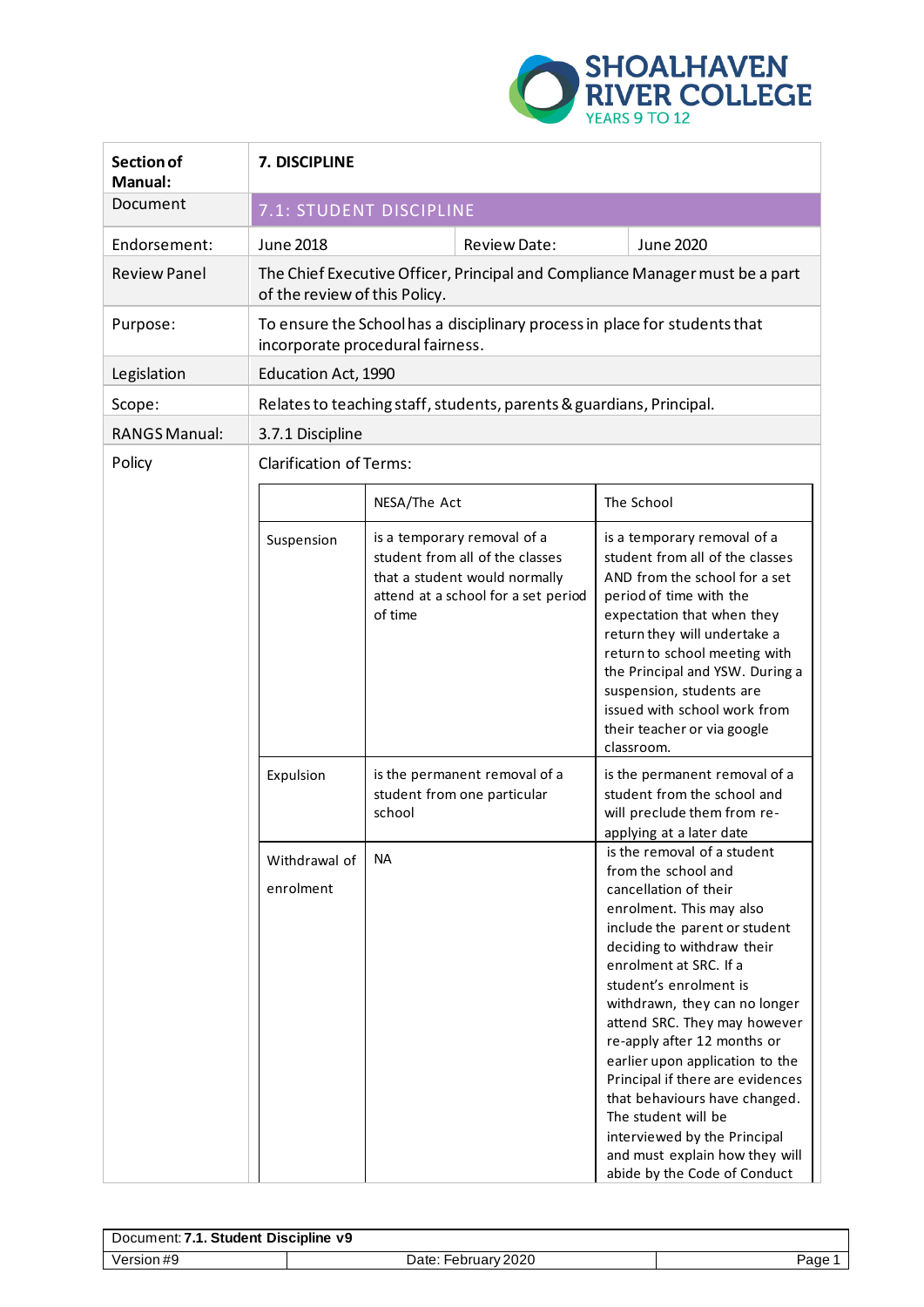

|                                                                                                                  | of SRC. It is expected that<br>when they return they will<br>undertake a return to school<br>meeting with the Principal and<br>Student Welfare Officer.<br>If a student is under 17 years<br>of age, they will be legally<br>required to enrol in another<br>school. |  |
|------------------------------------------------------------------------------------------------------------------|----------------------------------------------------------------------------------------------------------------------------------------------------------------------------------------------------------------------------------------------------------------------|--|
| may be subject to actions under the discipline policy.                                                           | Any student who is believed to be in breach of the discipline policy or is<br>displaying continual offensive behaviour or ongoing unsatisfactory attendance                                                                                                          |  |
| following:                                                                                                       | 1. A student commits a breach of discipline if the student does any of the                                                                                                                                                                                           |  |
| Auspicing Body.                                                                                                  | (a) Engages in conduct that impairs the reasonable freedom of any person<br>(whether or not a student) to pursue his or her studies or work with the                                                                                                                 |  |
| (b) Assaults, or threatens to assault, another person.                                                           |                                                                                                                                                                                                                                                                      |  |
| (c) Engages in any offensive conduct or any unlawful activity.                                                   |                                                                                                                                                                                                                                                                      |  |
| of staff.                                                                                                        | (d) Removes/damages or inappropriately uses any property of the School or<br>Auspicing Body without having permission from the organisation or a member                                                                                                              |  |
| especially where this may raise safety concerns.                                                                 | (e) Obstructs a member of staff in the performance of the member's duties                                                                                                                                                                                            |  |
| of others.                                                                                                       | (f) Repeatedly and wilfully disobeys or disregards and order or direction of a<br>member of staff, including a direction regarding appropriate behaviour or<br>safety, repeatedly behaves in a manner that threatens the psychological safety                        |  |
| an examination or other form of academic assessment.                                                             | (g) Repeatedly commits or engages in any dishonest or unfair act in relation to                                                                                                                                                                                      |  |
| age, race, sex, homosexuality, transgender, marital status, physical or<br>intellectual disability, or religion. | (h) Repeatedly discriminates against a person on the grounds of the person's                                                                                                                                                                                         |  |
| person or members of the group.                                                                                  | (i) Incites hatred towards, serious contempt for, or severe ridicule of, a person<br>or group of persons on the grounds of the age, race, sex, homosexuality,<br>transgender, marital status, physical or intellectual disability, or religion of the                |  |
| (j) Engages in unlawful activity                                                                                 |                                                                                                                                                                                                                                                                      |  |
| (k) Engages in unwanted sexual advances                                                                          |                                                                                                                                                                                                                                                                      |  |
| (I) Carrying anything that could be construed as a weapon                                                        |                                                                                                                                                                                                                                                                      |  |
| m) Repeatedly disrupts the learning environment of others                                                        |                                                                                                                                                                                                                                                                      |  |
|                                                                                                                  | n) Contravenes any responsibilities listed in the Student Code of Conduct                                                                                                                                                                                            |  |

| Document: 7.1. Student Discipline v9 |                     |       |
|--------------------------------------|---------------------|-------|
| Version #9                           | Date: February 2020 | Page∠ |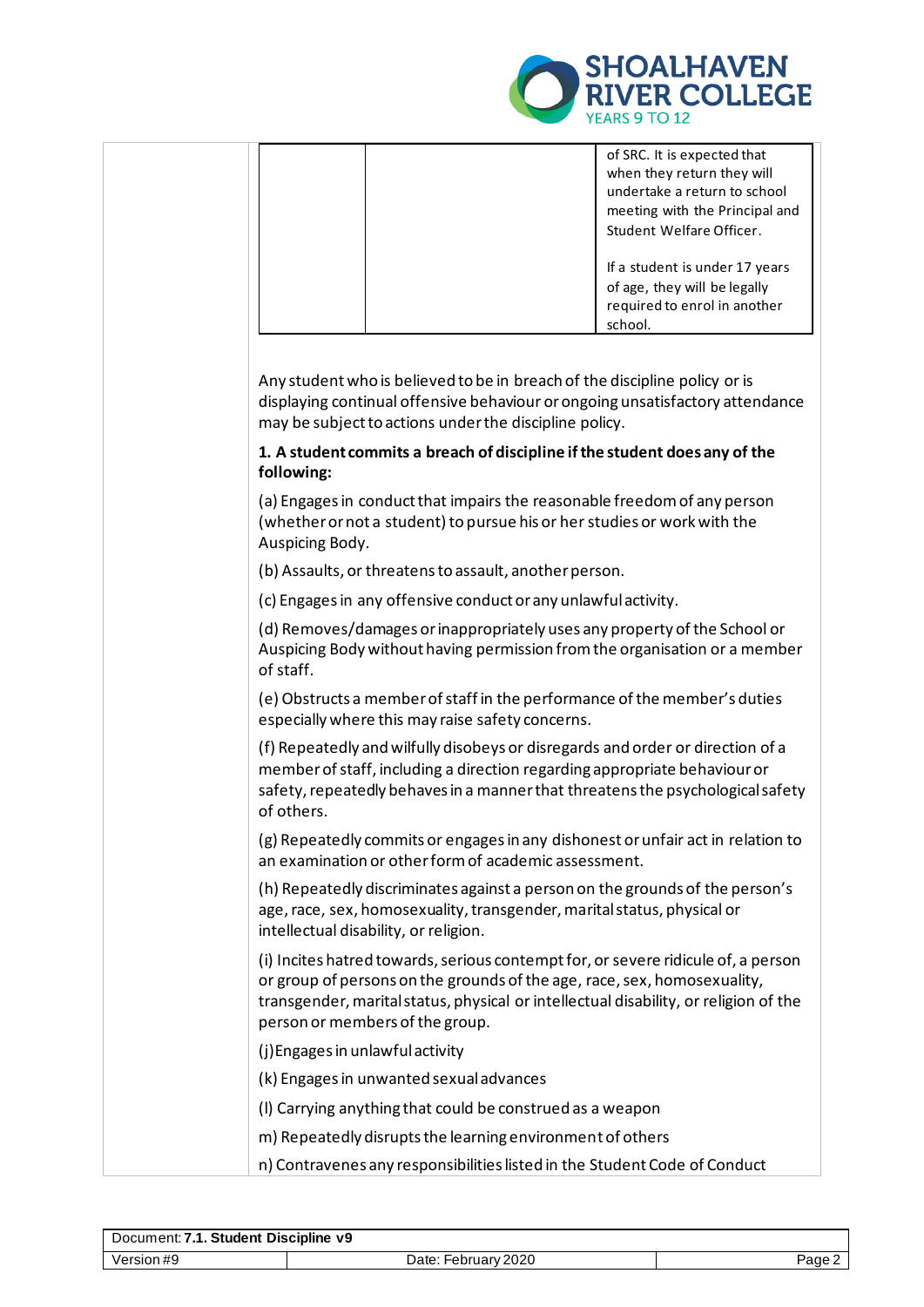

| o) Displays ongoing unsatisfactory attendance which has been addressed as per<br>attendance policy and procedure (6.2.1)                                                                                                                                                                                                |
|-------------------------------------------------------------------------------------------------------------------------------------------------------------------------------------------------------------------------------------------------------------------------------------------------------------------------|
| 2. It is important to note that a single act or incident may be sufficient to<br>trigger disciplinary action if it is deemed to be serious.                                                                                                                                                                             |
| This may lead to immediate suspension, expulsion or withdrawal of enrolment.<br>Should students conduct themselves in a manner that constitutes a serious<br>breach of discipline they can be suspended, expelled or withdrawn immediately<br>with parental notification occurring as soon as practical after the fact. |
| 3. Conduct does not cease to be a breach of discipline merely because it takes<br>place elsewhere than on the premises of the School or outside school hours.                                                                                                                                                           |
| 4. A breach of discipline may be committed by an act that involves:                                                                                                                                                                                                                                                     |
| (a) A communication in person or in writing or by telephone or other telephonic<br>or electronic means which may include any and all forms of social media, or                                                                                                                                                          |
| (b) A transaction using telephonic or electronic means which may include any<br>and all forms of social media.                                                                                                                                                                                                          |
| 5. Offensive conduct includes any of the following:                                                                                                                                                                                                                                                                     |
| (a) Spitting,                                                                                                                                                                                                                                                                                                           |
| (b) Littering,                                                                                                                                                                                                                                                                                                          |
| (c) Using offensive language,                                                                                                                                                                                                                                                                                           |
| (d) Being under the influence of alcohol,                                                                                                                                                                                                                                                                               |
| (e) Being under the influence of a drug (other than medication that has been<br>prescribed by, and taken in accordance with the instructions of, a registered<br>medical practitioner) and/or                                                                                                                           |
| (f) Unwanted sexual advances or inappropriate sexual behaviour.                                                                                                                                                                                                                                                         |
|                                                                                                                                                                                                                                                                                                                         |
| Unlawful activity includes any of the following:                                                                                                                                                                                                                                                                        |
| (a) Using, possessing or supplying any prohibited drug, substance or,                                                                                                                                                                                                                                                   |
| (b) Stealing the property of another person.                                                                                                                                                                                                                                                                            |
|                                                                                                                                                                                                                                                                                                                         |

| Document: 7.1. Student Discipline v9 |                     |        |
|--------------------------------------|---------------------|--------|
| Version #9                           | Date: February 2020 | Page 3 |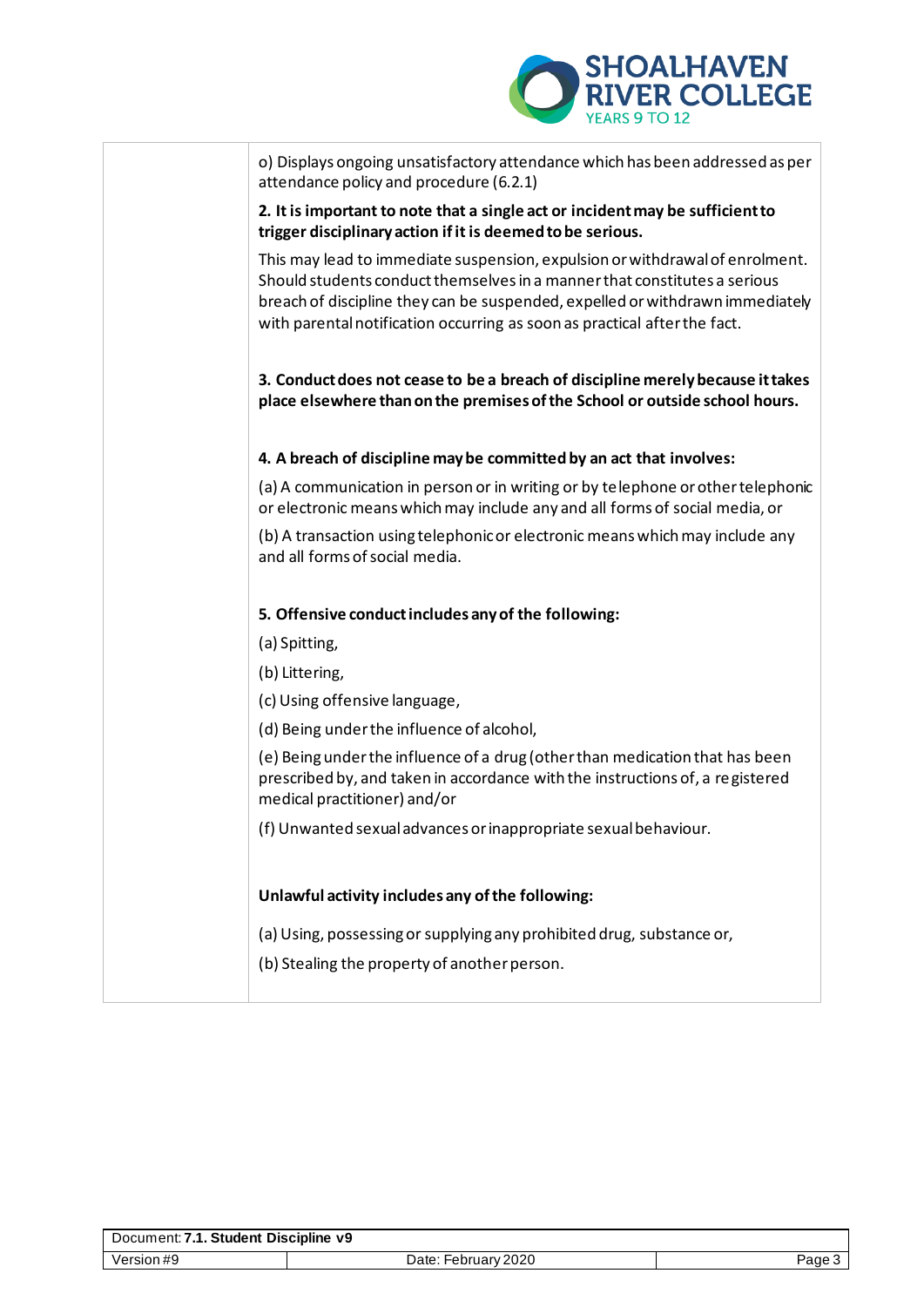

| 6. A member of staff who believes that a student has committed a breach of<br>discipline:                                                                                                                                                                                                                                                                                                                          |
|--------------------------------------------------------------------------------------------------------------------------------------------------------------------------------------------------------------------------------------------------------------------------------------------------------------------------------------------------------------------------------------------------------------------|
| (a) Must, as soon as practicable, report the alleged breach to the Principal, or in<br>their absence, the Executive Officer and                                                                                                                                                                                                                                                                                    |
| (b) May exclude the student from participation in class for the remainder of the<br>day on which the alleged breach occurred, or until a decision can be made<br>regarding the consequences of the breach.                                                                                                                                                                                                         |
| 7. Ensure the students right to a procedurally fair process:                                                                                                                                                                                                                                                                                                                                                       |
| Procedural fairness is a basic right of all individuals. In cases where there is a<br>perceived incongruence between an individual's actions and the School rules<br>and expectations, the School will aim for a fair decision, reached by an<br>objective decision-making process.                                                                                                                                |
| Procedural fairness seeks to ensure that decisions affecting students are<br>reached only after the individual student has been made aware of the<br>allegations made against him or her. It also seeks to ensure that the student<br>has had the opportunity to present his or her claims in relation to the issues<br>and the proposed decisions affecting him or her.                                           |
| Procedural fairness also requires that the decision maker reaches a decision on<br>the issue in an impartial manner. Care should be exercised to exclude real or<br>perceived bias from the process.                                                                                                                                                                                                               |
| The School will follow the principles set out below in circumstances involving<br>disciplinary matters, including dealings with students potentially facing<br>suspension and withdrawal of enrolment.                                                                                                                                                                                                             |
| Providing an interpreter, where required:                                                                                                                                                                                                                                                                                                                                                                          |
| Any student or parent/guardian that requires an interpreter to participate in<br>disciplinary discussions will be provided with one.                                                                                                                                                                                                                                                                               |
| <b>Right to a support person:</b>                                                                                                                                                                                                                                                                                                                                                                                  |
| All students or parents participating in a disciplinary discussion will have the<br>right to have a support person present during this conversation. Participants<br>will be made aware of this right. Support people's role is to support-not to<br>answer questions on behalf of a participant or to advocate for a participant. A<br>parent/guardian is considered a participant, rather than a support person. |
| <b>Procedural fairness:</b>                                                                                                                                                                                                                                                                                                                                                                                        |
| Is generally recognised as having two essential elements.                                                                                                                                                                                                                                                                                                                                                          |
| The right to be heard<br>i)                                                                                                                                                                                                                                                                                                                                                                                        |
| This includes:                                                                                                                                                                                                                                                                                                                                                                                                     |
| The right to know why the action is happening.                                                                                                                                                                                                                                                                                                                                                                     |

| Document: 7.1. Student Discipline v9 |                     |        |
|--------------------------------------|---------------------|--------|
| Version #9                           | Date: February 2020 | Page 4 |
|                                      |                     |        |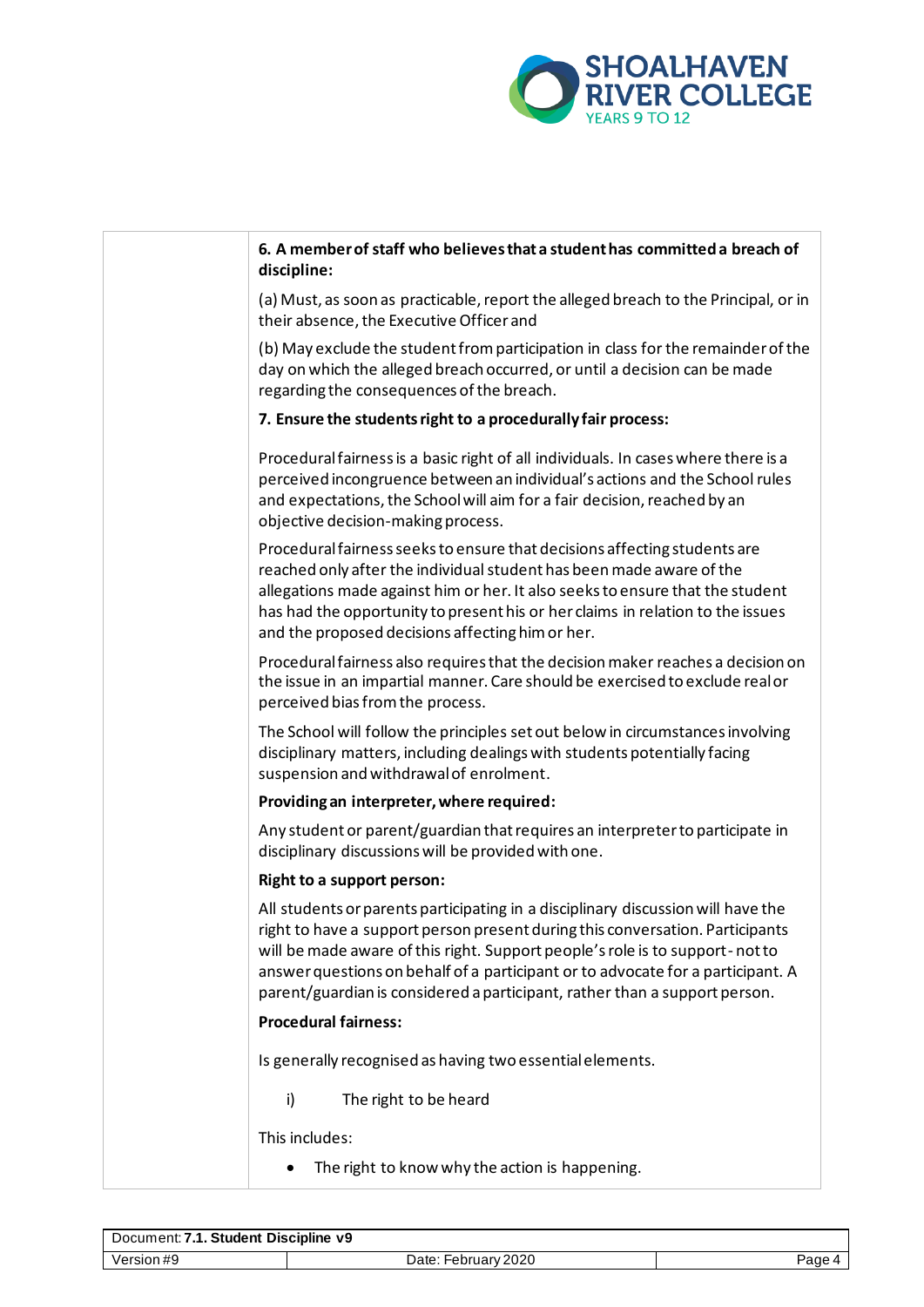

| The right to know the way in which the issues will be determined.<br>The right to know the allegations in the matter and any other<br>information that will be taken into account.<br>The right of the person against whom the allegations have been made<br>to respond to the allegations.<br>ii)<br>The right of a person to an impartial decision,<br>Students have the right to impartiality in the investigation and decision-making<br>phases.<br>The schools disciplinary process is not only based on procedural fairness but<br>also on a strong belief in the importance of allowing students the opportunity<br>to learn by their mistakes.<br>Although the school believes in allowing students the opportunity to learn by<br>their mistakes within reasonable limits, it will not condone consistent and/or<br>persistent breaches to occur. Should a student persist in breaching the<br>guidelines of the School the following outlines the discipline process that can<br>be progressed through.<br><b>Discipline Process</b><br>1. Student and Parent Communication<br>Undertaken at the earliest possible time following breach of discipline<br>$\bullet$<br>policy.<br>Communication in writing via email, text or letter or face to face with<br>$\bullet$<br>student and parent concerning inappropriate behaviour. All<br>communication is to be recorded in Sentral.<br>Outline inappropriate behaviour and clarification of code of conduct<br>$\bullet$<br>and expectations.<br>Suggestions for addressing said issue.<br>٠<br>Opportunity for the student/s to determine what they will do to<br>$\bullet$<br>address the incident/issue<br>Encourage restorative justice - engagement, accountability and<br>$\bullet$<br>restoration.<br>Outline action to be taken should issue continue.<br>٠ |
|-------------------------------------------------------------------------------------------------------------------------------------------------------------------------------------------------------------------------------------------------------------------------------------------------------------------------------------------------------------------------------------------------------------------------------------------------------------------------------------------------------------------------------------------------------------------------------------------------------------------------------------------------------------------------------------------------------------------------------------------------------------------------------------------------------------------------------------------------------------------------------------------------------------------------------------------------------------------------------------------------------------------------------------------------------------------------------------------------------------------------------------------------------------------------------------------------------------------------------------------------------------------------------------------------------------------------------------------------------------------------------------------------------------------------------------------------------------------------------------------------------------------------------------------------------------------------------------------------------------------------------------------------------------------------------------------------------------------------------------------------------------------------------------------------------------------------------|
|                                                                                                                                                                                                                                                                                                                                                                                                                                                                                                                                                                                                                                                                                                                                                                                                                                                                                                                                                                                                                                                                                                                                                                                                                                                                                                                                                                                                                                                                                                                                                                                                                                                                                                                                                                                                                               |
|                                                                                                                                                                                                                                                                                                                                                                                                                                                                                                                                                                                                                                                                                                                                                                                                                                                                                                                                                                                                                                                                                                                                                                                                                                                                                                                                                                                                                                                                                                                                                                                                                                                                                                                                                                                                                               |
|                                                                                                                                                                                                                                                                                                                                                                                                                                                                                                                                                                                                                                                                                                                                                                                                                                                                                                                                                                                                                                                                                                                                                                                                                                                                                                                                                                                                                                                                                                                                                                                                                                                                                                                                                                                                                               |
|                                                                                                                                                                                                                                                                                                                                                                                                                                                                                                                                                                                                                                                                                                                                                                                                                                                                                                                                                                                                                                                                                                                                                                                                                                                                                                                                                                                                                                                                                                                                                                                                                                                                                                                                                                                                                               |
|                                                                                                                                                                                                                                                                                                                                                                                                                                                                                                                                                                                                                                                                                                                                                                                                                                                                                                                                                                                                                                                                                                                                                                                                                                                                                                                                                                                                                                                                                                                                                                                                                                                                                                                                                                                                                               |
|                                                                                                                                                                                                                                                                                                                                                                                                                                                                                                                                                                                                                                                                                                                                                                                                                                                                                                                                                                                                                                                                                                                                                                                                                                                                                                                                                                                                                                                                                                                                                                                                                                                                                                                                                                                                                               |
|                                                                                                                                                                                                                                                                                                                                                                                                                                                                                                                                                                                                                                                                                                                                                                                                                                                                                                                                                                                                                                                                                                                                                                                                                                                                                                                                                                                                                                                                                                                                                                                                                                                                                                                                                                                                                               |
|                                                                                                                                                                                                                                                                                                                                                                                                                                                                                                                                                                                                                                                                                                                                                                                                                                                                                                                                                                                                                                                                                                                                                                                                                                                                                                                                                                                                                                                                                                                                                                                                                                                                                                                                                                                                                               |
|                                                                                                                                                                                                                                                                                                                                                                                                                                                                                                                                                                                                                                                                                                                                                                                                                                                                                                                                                                                                                                                                                                                                                                                                                                                                                                                                                                                                                                                                                                                                                                                                                                                                                                                                                                                                                               |
| ₩                                                                                                                                                                                                                                                                                                                                                                                                                                                                                                                                                                                                                                                                                                                                                                                                                                                                                                                                                                                                                                                                                                                                                                                                                                                                                                                                                                                                                                                                                                                                                                                                                                                                                                                                                                                                                             |

| Document: 7.1. Student Discipline v9 |                     |  |
|--------------------------------------|---------------------|--|
| Version #9                           | Date: February 2020 |  |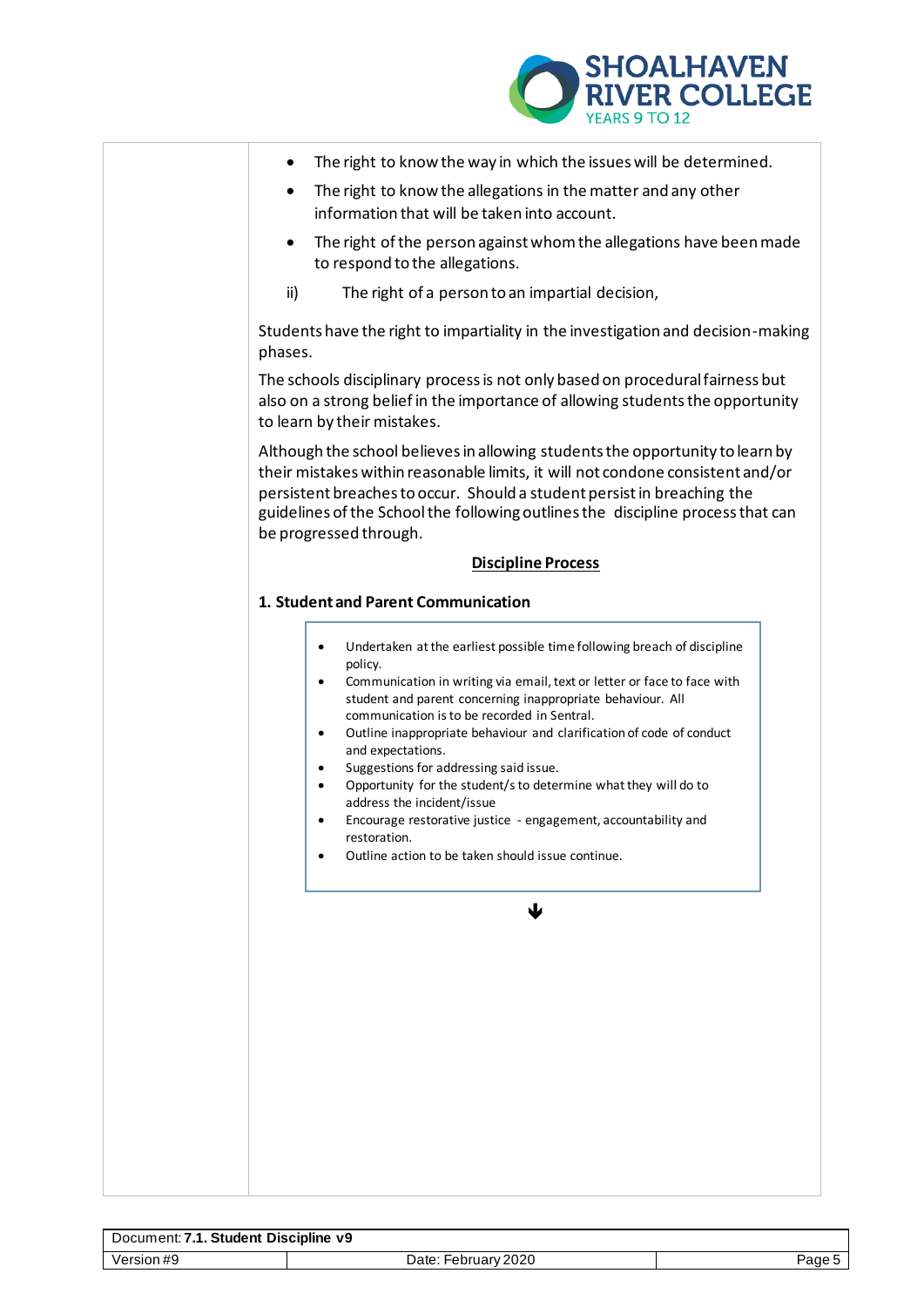

### **2. Written Warning**

Written Warning (or "Inappropriate/ Unacceptable Behaviour" letter) from the Principal outlining:

- The incident/issue to be addressed.
- Relevant dates/times and persons involved.
- Clarification of code of conduct and expectations.
- Suggestions for addressing said issue.<br>• Action to be taken should issue contin
- Action to be taken should issue continue. Student may be advised that should behaviour continue their enrolment at SRC may be withdrawn
- Letter to be addressed to parent/caregiver or student but parent/ caregiver is to receive a copy.
- Copy of letter to be located on students file.

*<u>A <b>*</u>

3**. Suspension- length of time to be negotiated- usually not more than 4 days**

• A suspension is utilised if appropriate at the discretion of the Principal.

• When a student receives notification of the likelihood of suspension from the School, the Principal will contact the parents to offer inclusion of involvement in the increased support the student requires at this time

- A letter must be provided to the student and parents/ caregivers which:
	- o outlines all of incident/issue to be addressed
	- o details relevant dates/times and personas involved
	- o clarifies code of conduct and expectations
- Upon return, the Principal and YSW will meet with the student for a return to school meeting focussing on what is mandatory for the student to comply with in re-integrating into school life and opportunity for the student/s to determine what they will do to address the incident/issue as well as action to be taken should issue continue. The return to school plan will be uploaded/documented in Sentral.

**1999 1999 1999 1999 1999** 

| . Student Discipline v9<br>Document: 7 |                          |        |
|----------------------------------------|--------------------------|--------|
| √ersion #9                             | February 2020<br>Date: F | ⊇age u |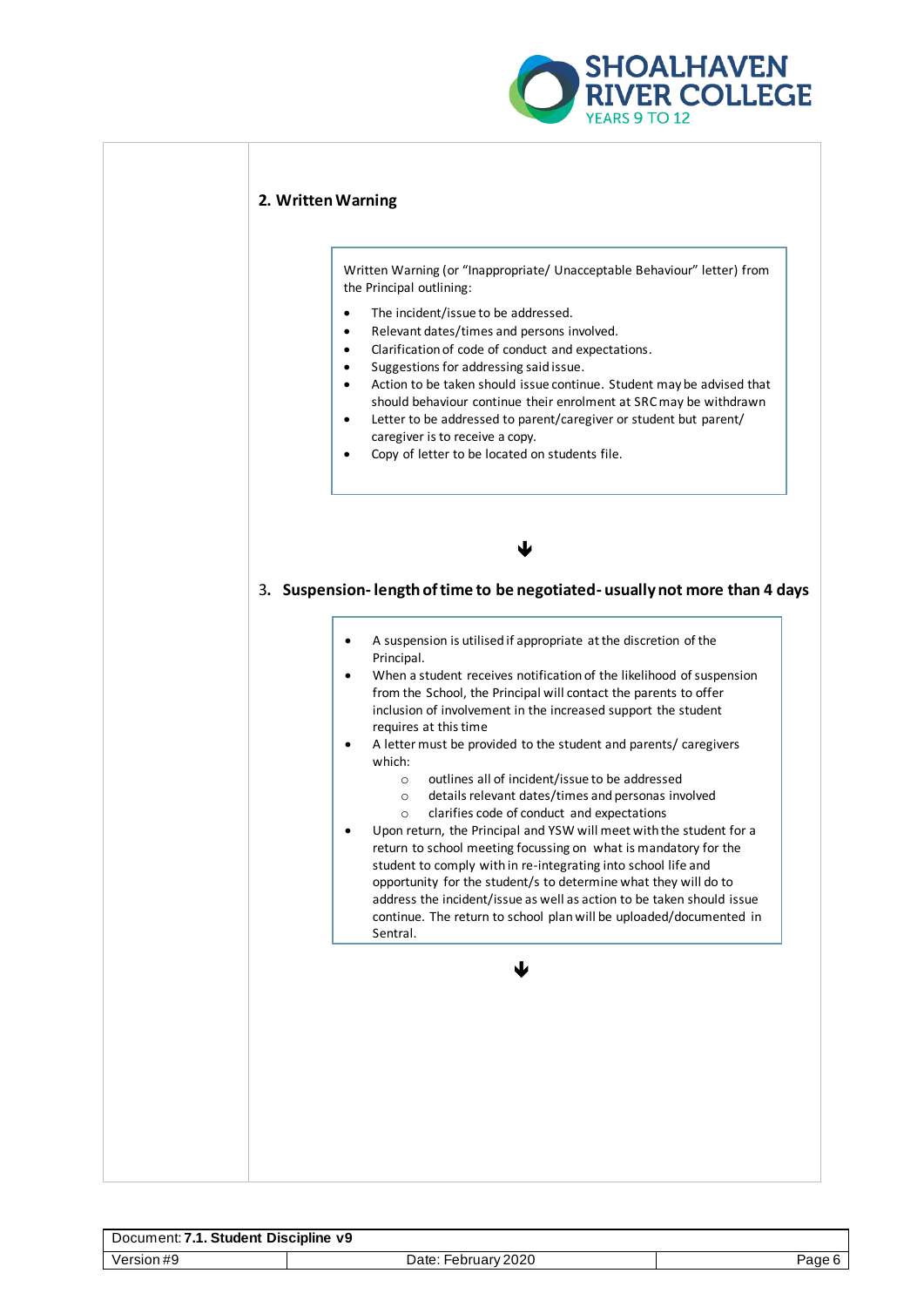

## **4. Withdrawal of Enrolment at SRC**

- Withdrawal of enrolment may occur when the student has had several disciplinary actions taken and the student continues to disregard the SRC Code of Conduct. Withdrawal in these instances will be on a case by case basis and is dependent on the student, their circumstances, their attitude towards their learning at SRC and the severity of the breaches.
- The parent or student may also choose to withdraw their enrolment.
- There may also be mutual agreement between the parents/ caregivers, student that SRC is not a suitable educational environment for the student to participate in.
- The student and parent will be notified in writing of their withdrawal.
- The Dept of Education will also be notified via the required channels that student has been withdrawn from SRC.
- In the event of withdrawal of enrolment, the appeals process may be followed.

# **Appeals Process**

If a student's enrolment is withdrawn by SRC, the students and/or their parents/guardians have a right to appeal the decision. The following process can be used:

### **Formal Grievance Procedure**

### **Stage One**

Formal appeals should be submitted in writing and sent to the Chief Executive Officer at Kiama Community College, PO Box 52, Kiama NSW 2533.

The Chief Executive Officer will notify the person lodging the appeal of receipt of the appeal within 5 working days.

The Chief Executive Officer will then assess the appeal, conducting necessary consultations with the person lodging the appeal and other relevant persons and make a determination regarding the appeal. The Chief Executive Officer will advise the person lodging the appeal in writing of their decision, and reasons for the decision, within 20 working days. A copy of this written response will be kept in the secure student file in the SRC administration office.

The person lodging the appeal will be made aware of their options through the provision of a copy of this policy.

### **Stage Two**

If the person lodging the appeal is not satisfied with the outcome of their appeal then an independent mediator will be sourced by the School through

| Document: 7.1. Student Discipline v9 |                          |       |
|--------------------------------------|--------------------------|-------|
| Version #9                           | February 2020<br>Date: F | Page. |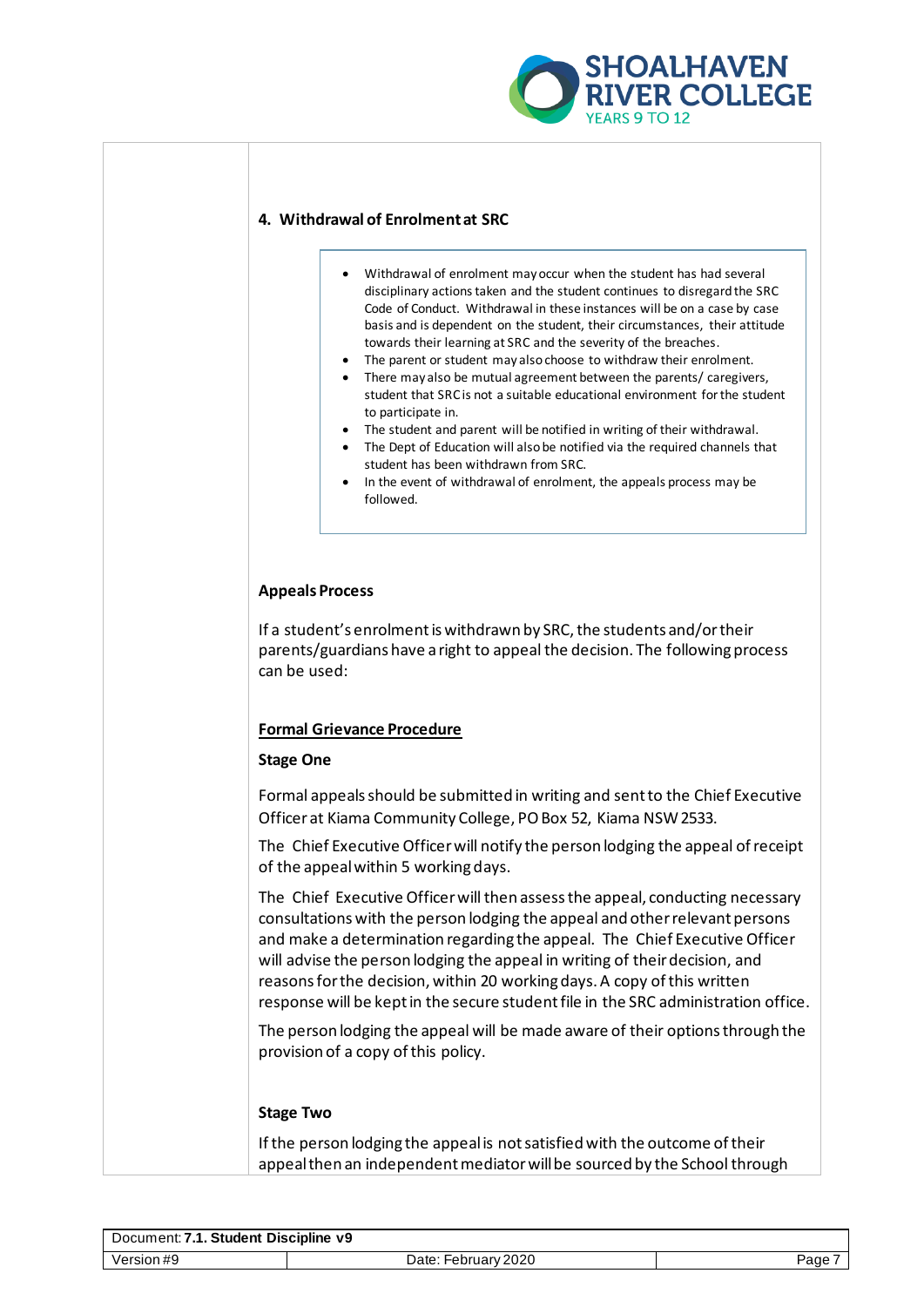



| Document: 7.1. Student Discipline v9 |                     |        |
|--------------------------------------|---------------------|--------|
| Version #9                           | Date: February 2020 | Page 8 |